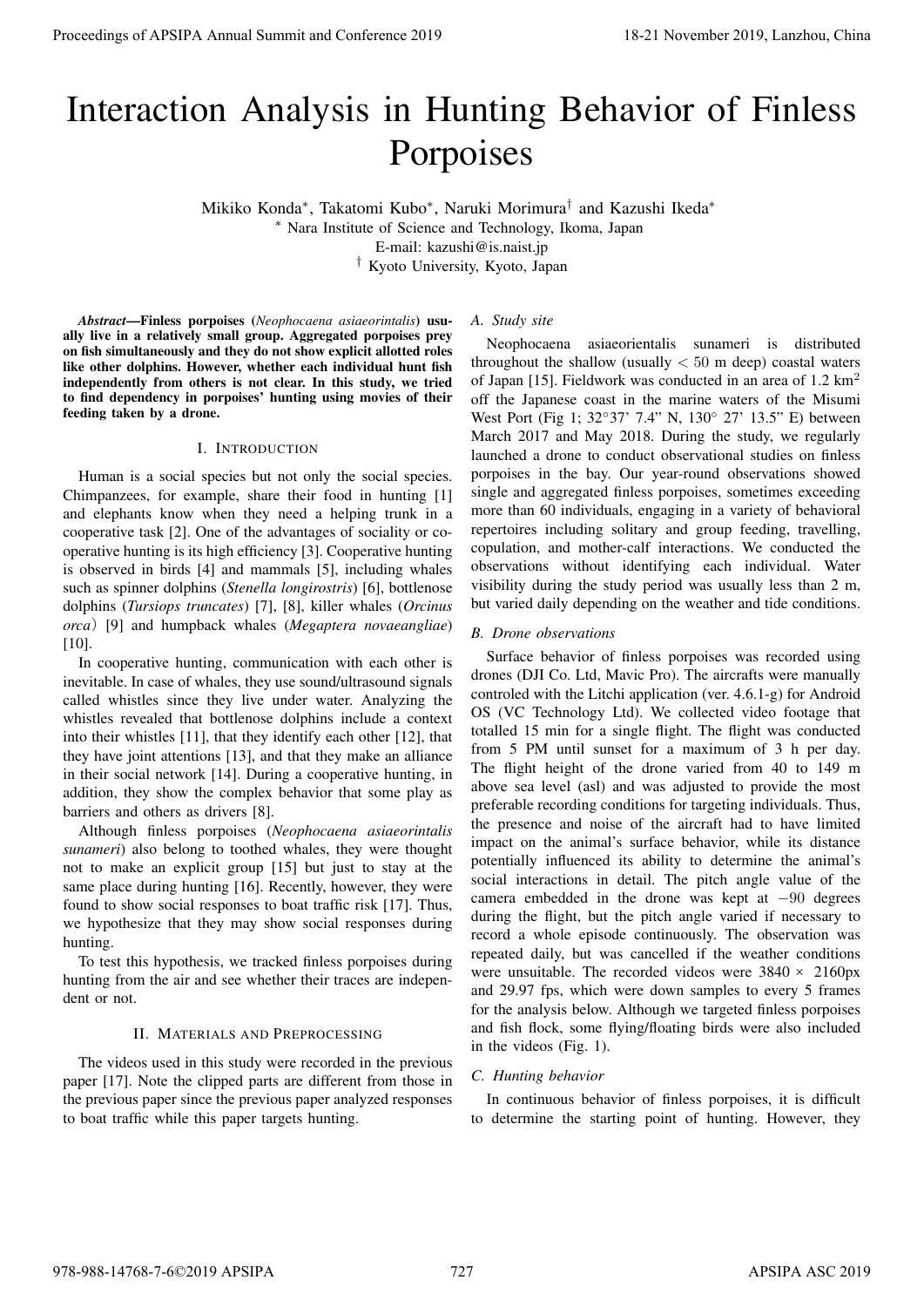

Fig. 1. A snapshot of a movie.

sometimes show a sudden acceleration to a fish flock after a slow approach, which is easy to clip "hunting behavior" from the videos. Thus, we define this behavior as a hunting and we got 33 huntings from the collected videos. We call a slow approach and a sudden acceleration approaching and chasing, respectively, and the time of the behavior switching was set to the origin of time,  $t = 0$ .

## *D. Image processing*

Each porpoise was localized using a tracking software (Tracker v.5.0.5 [18]) and the middle point of the both pectoral fines was extracted. The trajectory of a porpoise was normalized using the body length of the porpoise.

The form of a fish flock was determined as the boundary of the color change manually.

## *E. Classification of solitary and cooperative hunting*

There is no baseline for a cooperative hunting in finless porpoises because the sociality is mostly unknown owing to a limitation in previous observation opportunity. We defined a solitary hunting as the cases when one of the conditions below was satisfied.

- 1) No other finless porposes exist in the flame at  $t = 0$ .
- 2) No other finless porposes exist near the considered one.
- 3) Other finless porposes approach from different directions.
- 4) Other finless porposes do not face the fish flock at  $t = 0$ .

As the result, the 33 huntings were divided into 18 solitary huntings and 15 cooperative huntings. In the following, solitary and cooperative huntings are often referred to as single and multiple, respectively.



Fig. 2. Fish flocks with respect to a porpoise. (red, solitary; blue, cooperative)

## III. RELATIONSHIP BETWEEN CHASING AND FISH FLOCK

#### *A. Form of fish flock*

We hypothized that a finless porpoise take a chasing when a fish flock has a fixed form and the form depends on whether hunting is solitary or cooperative. To see whether this is correct, we applied the reverse correlation to the fish flocks at time  $t = 0$ . More concretely, we scaled and plotted the fish flocks so that the positions of the head and the tail are aligned.

As the result, we could not find the difference between the solitary and cooperative huntings. On the contrary, finless porpoises did not start chasing in a fixed form at all (Fig. 2).

#### *B. Distance from fish flock*

We made a simpler hypothesis than the form that there is a difference in the distance from the targeted fish flock between the both cases, solitary hunting and cooperative hunting. To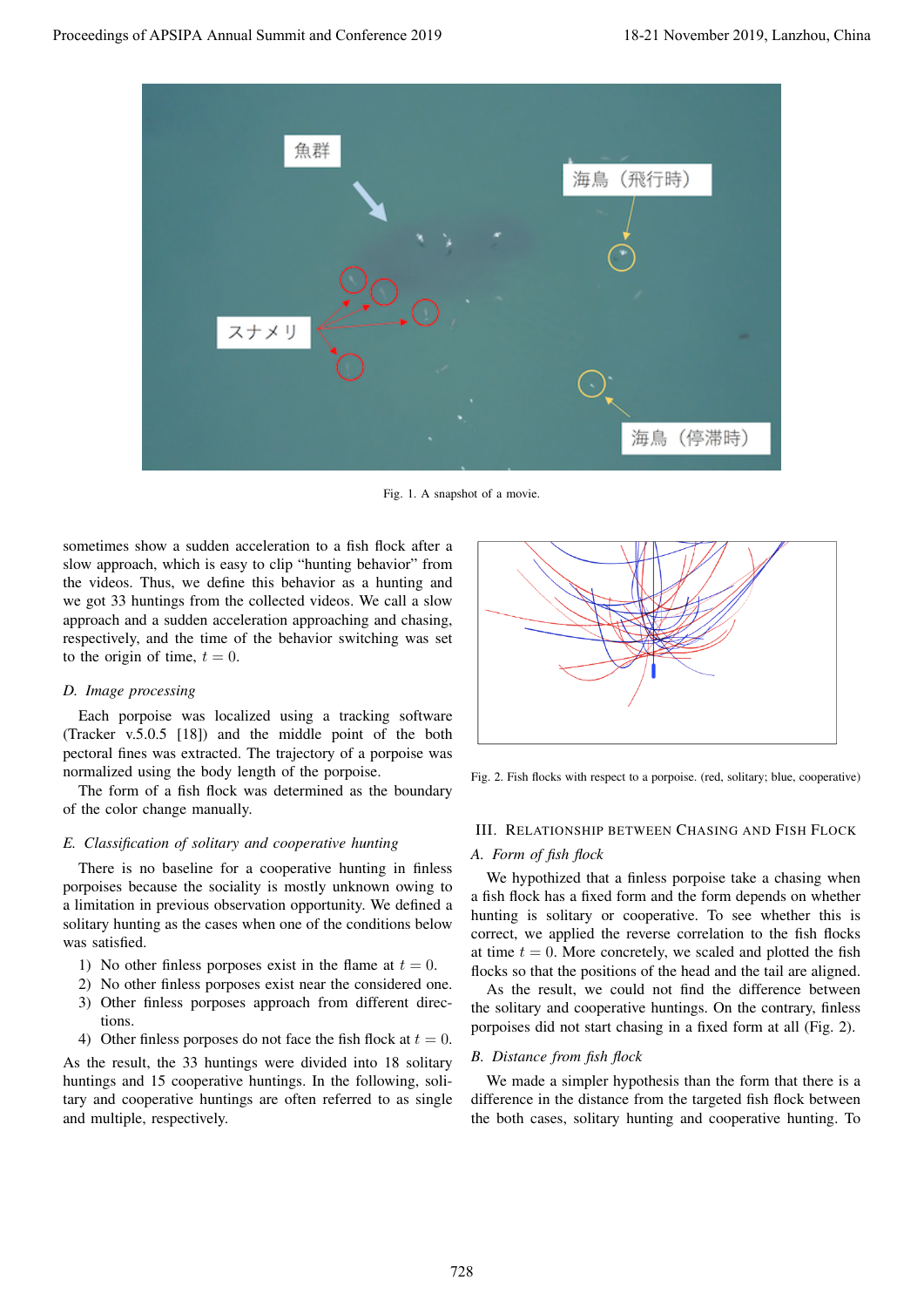

Fig. 3. Distribution of the distances from finless porpoises to the closest points.



Fig. 4. Definition of the attacking angle.

see whether this is correct, we derived the distribution of the normalized distances with the body lengths from finless porpoises to the closest points in the fish flock at time  $t = 0$ .

As the result, we could not find a statistically significant difference between the both cases (Kolmogorov-Smirnov test,  $p = 0.30$ ; Mann-Whitney *U*-test,  $p = 0.14$ ). Note both distributions have rich tails (Fig. 3).

# *C. Angle to fish flock*

In Fig. 2, finless porpoises seem to attack not in the perpendicular direction but in a slant direction. Thus, we hypothesized that the distribution of the angles are different in the both cases since a finless porpoise has no restriction in a solitary hunting while it must avoid others in a cooperative hunting. To see whether this is correct, we defined the attacking angle as the angle between the traveling direction and the line to the closest point in the fish flock at time  $t = 0$  (Fig. 4) and derived the distribution of the angles.

As the result, we could not find a statistically significant difference between the both cases (*t*-test,  $p = 0.05$ ; Kolmogorov-Smirnov test,  $p = 0.17$ ; Mann-Whitney *U*-test,  $p = 0.05$ ). Note both distributions were bimodal and the direction of the perpendicular were rarely taken (Fig. 5).



Fig. 5. Distribution of the attacking angle.

#### *D. Laterality of the attacking angle*

In the previous subsection, we found that the distribution of the attacking angles is bimodal and that the modes seem to have different sizes. Thus, we hypothesized that finless porpoises have a laterality in the attacking angle and that the laterality depends on whether the hunting is solitary or cooperative.

As the result, 61% of the angles take a positive value (right) in solitary huntings while 40% of the angles do in cooperative huntings (Table I). However, the difference was not statistically significant ( $\chi^2$ -test,  $p = 0.74$ ; binomial test for solitary hunting,  $p = 0.24$ ; binomial test for cooperative hunting  $p = 0.30$ ).

TABLE I LATERALITY OF THE ATTACKING ANGLE.

|             | Left | Right | Sum |
|-------------|------|-------|-----|
| Solitary    |      |       | 18  |
| Cooperative |      | n     | 15  |
| Sum         |      |       |     |

The counts in Table I include both of the two individuals in one cooperative hunting. This means that the counts do not take into account their interaction. Thus, we tested whether the two get closer/further or independent, which implies their interaction.

As the result, 53% of pairs got closer and the interaction was not statistically significant (Table II). Note we exclude samples where an individual had neighbors in both sides.

| TABLE II<br>DEPENDENCY ON THE NEAREST INDIVIDUAL. |  |                       |  |  |
|---------------------------------------------------|--|-----------------------|--|--|
|                                                   |  | Closer Opposite   Sum |  |  |
| Multiple                                          |  |                       |  |  |

#### IV. DISCUSSION

We tried to find any differences between solitary and cooperative huntings, from the following four viewpoints, the form,